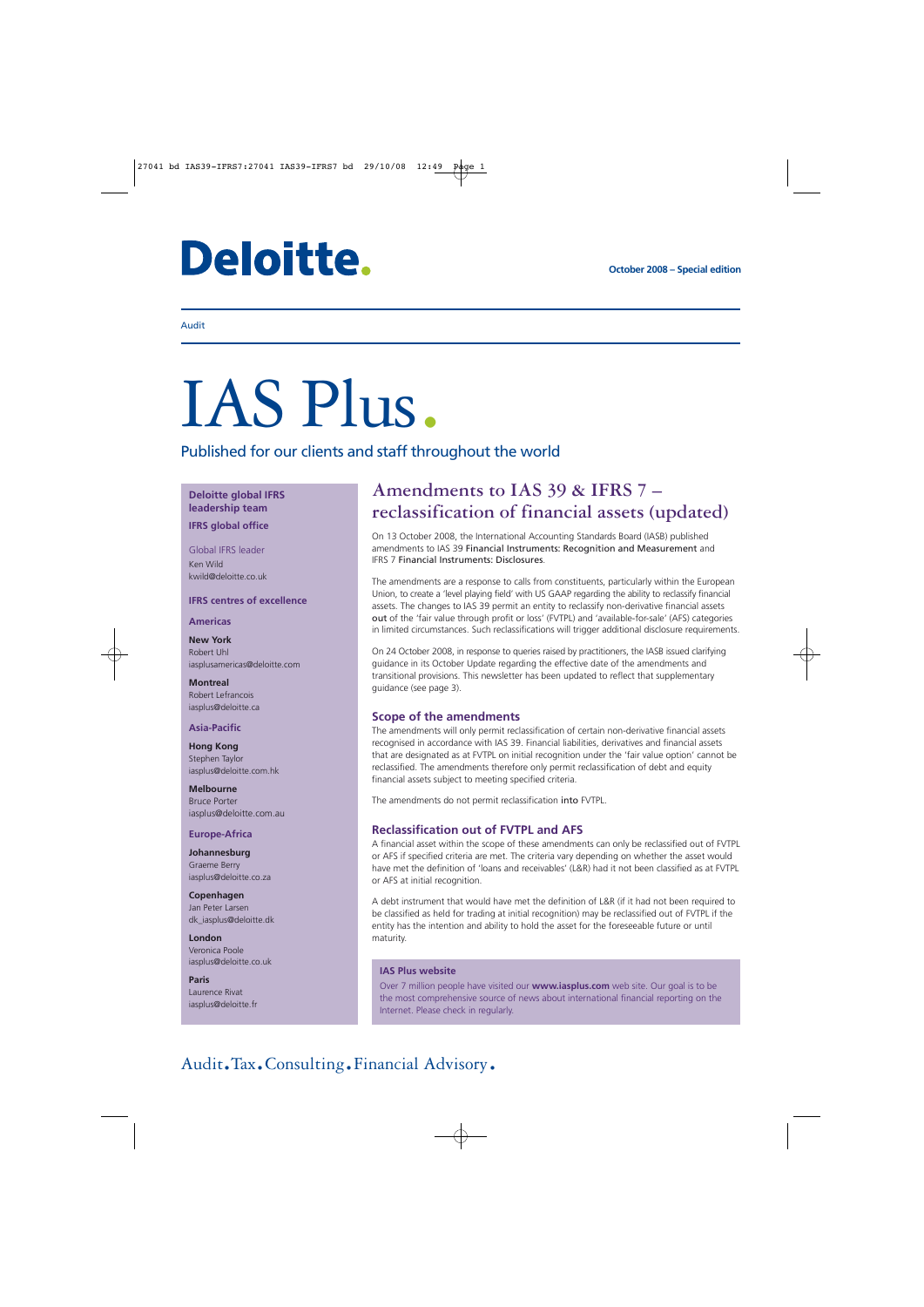A debt instrument classified as AFS that would have met the definition of L&R (if it had not been designated as AFS) may be reclassified to the L&R category if the entity has the intention and ability to hold the financial asset for the foreseeable future or until maturity.

Any other debt instrument, or any equity instrument, may be reclassified from FVTPL to AFS, or from FVTPL to HTM (in the case of debt instruments only), if the financial asset is no longer held for the purpose of selling in the near term – but only in 'rare' circumstances. In its press release the IASB acknowledged that market conditions in the third quarter of 2008 are a possible example of a 'rare' circumstance.

It should be noted that the amendments do not refer to the reclassification of AFS debt instruments to HTM because IAS 39 already permitted such reclassifications (see IAS 39.54). These reclassifications are not within the scope of the current amendments, and therefore they do not trigger the additional disclosures required by IFRS 7.12A referred to below.

#### **Measurement at the reclassification date**

All reclassifications must be made at the fair value of the financial asset at the date of reclassification. Any previously recognised gains or losses cannot be reversed. The fair value at the date of reclassification becomes the new cost or amortised cost of the financial asset, as applicable.

#### **Measurement after the reclassification date**

The existing requirements in IAS 39 for measuring financial assets at cost or amortised cost apply after the reclassification date (with one exception – see below). Therefore, for financial assets measured at amortised cost, a new effective interest rate will be determined at the date of reclassification. In the case of reclassifications of a fixed rate debt instrument to L&R and HTM, this effective interest rate will be used as the discount rate for future impairment calculations.

For reclassifications out of AFS, IAS 39.54 requires the amounts previously recognised in other comprehensive income (OCI) to be reclassified to profit or loss either through the effective interest rate (if the instrument has a maturity) or at disposal (if the instrument has no maturity – i.e. it is perpetual). Amounts deferred in equity may also need to be reclassified to profit or loss if there is an impairment.

The one exception to the existing measurement requirements is for reclassified debt instruments. If, after reclassification, an entity increases its estimate of recoverability of future cash flows, the carrying amount is not adjusted upwards as is currently required by IAS 39.AG8 for changes in estimates of cash flows. Instead, a new effective interest rate is determined and is applied from that date forward. Hence, the increase in the recoverability of cash flows is recognised over the expected life of the financial asset.

#### **Disclosures**

To make transparent to users any reclassifications under the new requirements, IFRS 7 is also amended. Although the requirements for reclassifications in accordance with IAS 39.51-54 remain unchanged (IFRS 7.12), the following additional disclosures are required for reclassifications within the scope of the current amendments (new paragraph IFRS 7.12A):

- the amount reclassified into and out of each category;
- for each reporting period until derecognition, the carrying amounts and fair values of all financial assets reclassified in the current or previous reporting periods;
- if the financial asset has been reclassified based on the 'rare circumstances' exception, details of those circumstances – including the factors that indicated that the situation was rare;
- the fair value gain or loss recognised in profit or loss or OCI for the reporting period in which reclassification occurs and in the previous period;
- in the period of reclassification and in subsequent periods until the financial asset is derecognised, the gain or loss that would have been recognised in profit or loss or OCI had the financial asset not been reclassified, and the actual gain, loss, income and expense recognised in profit or loss; and
- the effective interest rate and estimated cash flows the entity expects to recover as at the date of reclassification of the financial asset.